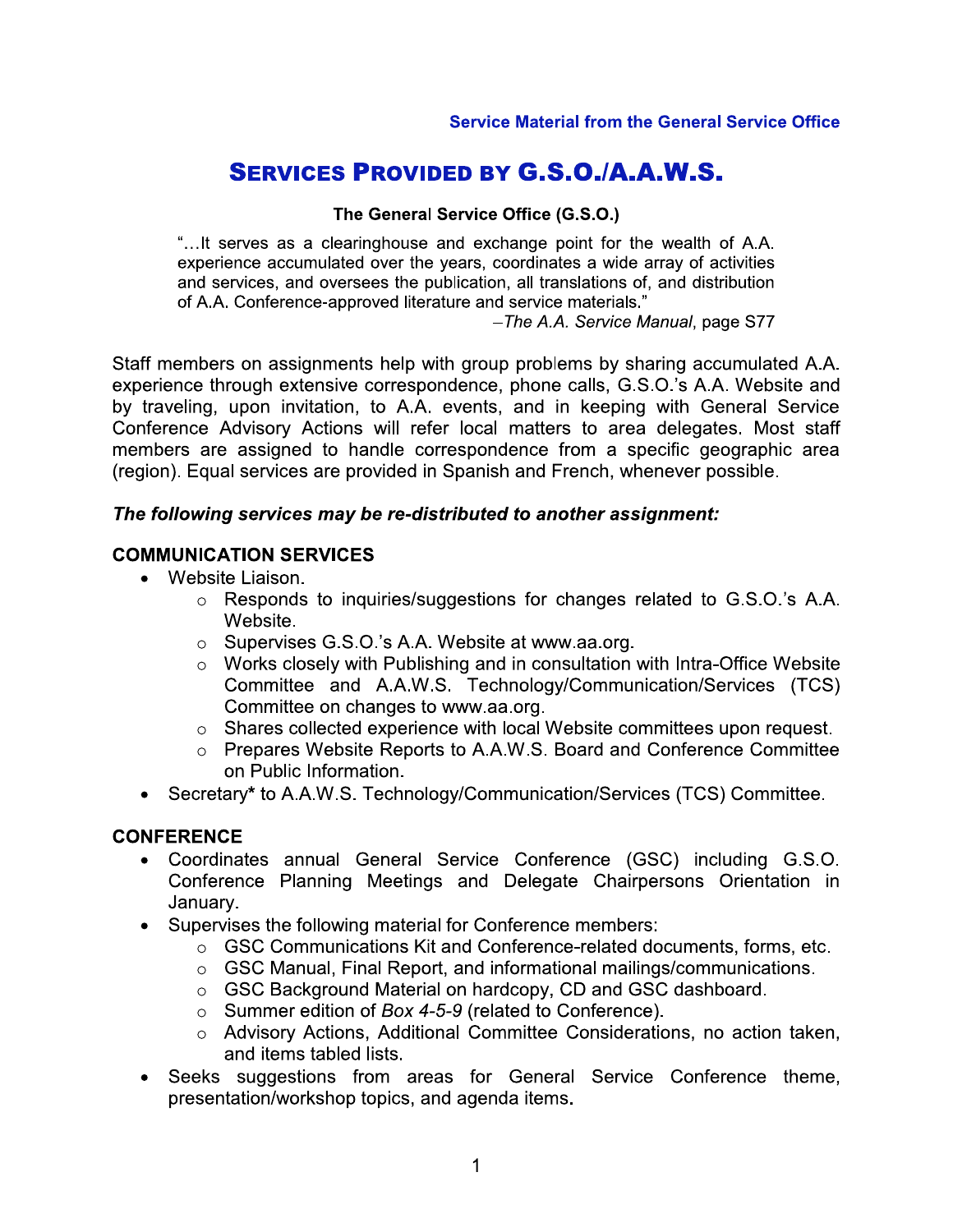- Responds to requests from area delegates for shared experience and Conference-related inquiries where appropriate.
- Secretary\* to trustees' Conference Committee and Conference Agenda Committee.

## **COOPERATION WITH THE PROFESSIONAL COMMUNITY (C.P.C.)**

- Supervises and provides the following:
	- o Welcome letter to newly listed C.P.C. committee chairs; C.P.C. Kit to area C.P.C. chairs; C.P.C. Workbooks to district chairs.
	- o C.P.C. Literature Discount Package Order Form and C.P.C.-related service material.
- Coordinates the following:
	- o A.A. exhibits at national conferences for professionals, and refers local conference invitations to local committees.
	- o About A.A. bulletin for professionals.
	- $\circ$  Every three years, hosts Annual Day of Sharing.
	- $\circ$  Literature and videos that fall under the purview of this assignment.\*\*
- Provides periodic mailings (activity update reports) to C.P.C. chairs.
- Responds to requests from C.P.C. committees for shared experience.
- Meets monthly with medical students of Cornell University Medical Center who visit G.S.O., and provides information about A.A.
- As liaison representative, attends national meetings of National Institute for Alcohol Abuse and Alcoholism (N.I.A.A.A.) and Recovery Month planning meetings.
- Provides A.A. information in response to inquiries from professionals, and refers to local committees whenever appropriate.
- Co-secretary\* to trustees' Committee on C.P.C./Treatment and Accessibilities and secretary\* to Conference Committee on C.P.C.
- Liaison to other Twelve Step Fellowships, such as Al-Anon, N.A., O.A., G.A., etc.
- Contact point for 'special international contacts,' such as International Pilots & Aviation Industry Professionals, International Doctors in A.A., International Lawyers in A.A., GaL-AA: Gays and Lesbians in Alcoholics Anonymous, and International Conference of Young People in A.A. (I.C.Y.P.A.A.), etc.

# **CORRECTIONS**

- Supervises and provides the following:
	- o Welcome letter to newly listed Corrections/Hospitals and Institutions (H&I)/Bridging the Gap (BTG) committee chairs; Corrections Kit to area Corrections/H&I/BTG chairs: Corrections Workbook to district chairs.
	- o Corrections Literature Discount Package Order Form and Correctionsrelated service material.
	- Correctional Facility New Group and Group Information Change forms.
	- o Distribution of videos "Carrying the Message Behind These Walls;" "It Sure Beats Sitting in a Cell" and "A.A. in Correctional Facilities."
- Provides periodic mailings (activity update reports) to Corrections/H&I/BTG chairs.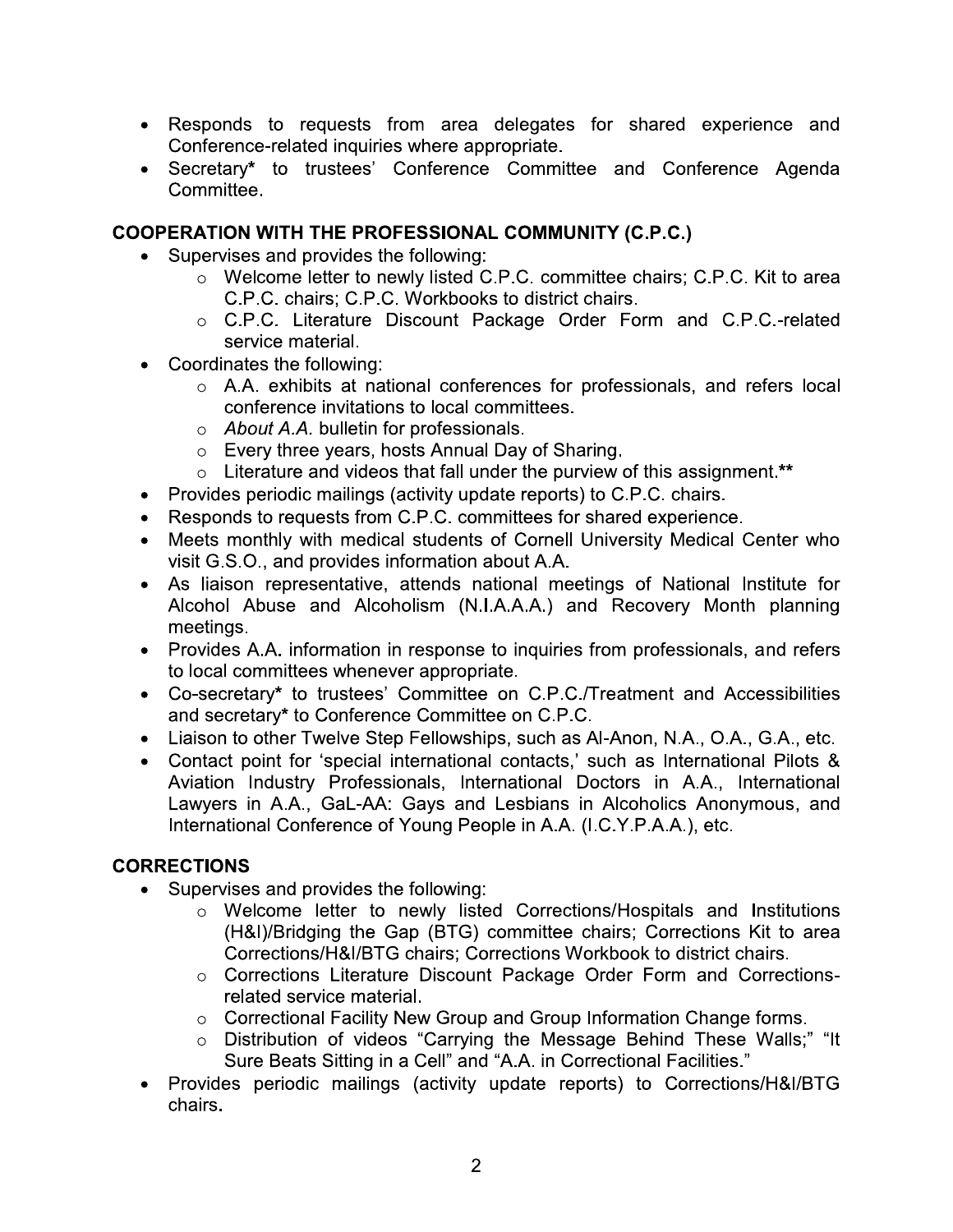- Responds to requests from Corrections committees for shared experience and contacts, including contact information for corrections professionals.
- Coordinates the following:
	- Corrections Correspondence Service (C.C.S.) for incarcerated members.
	- o Forwarding prerelease contact requests to local committees.
	- Sharing From Behind the Walls publication for inmates.
	- $\circ$  Literature and videos that fall under the purview of this assignment.\*\*
- Responds to letters from inmates.
- Communicates need for outside C.C.S. letter writers.
- Provides limited complimentary A.A. literature to inmates, upon request.
- Provides A.A. information in response to inquiries from corrections professionals, and refers to local committees whenever appropriate.
- Secretary\* to trustees' and Conference committees on Corrections.

## **GROUP SERVICES/LIM**

- Supervises and provides the following:
	- Revisions and updates to A.A. Guidelines and Service Material (SM F-).
	- $\circ$  D.C.M. (district committee member) and G.S.R. (general service representative) Kits for newly listed D.C.M.s and G.S.R.s.
	- A.A. Group Handbook for newly listed groups.
	- o Information/literature packages for starting new groups.
	- List of "Service Material Provided by G.S.O."
	- o New Group, Group Information Change, and Intergroup/Central Office Forms.
	- o A.A. Directories and U.S./Canada Intergroup/Central Office Lists.
	- o Updates to A.A. Service Manual and revisions per Conference Advisory Actions.
- Intergroup/Central Office Liaison.
	- $\circ$  Responds to requests from local offices for shared experience.
	- o Provides periodic mailings (activity update reports) to Intergroup/Central Offices.
	- o Participates at Annual Intergroup/Central Office Seminar.
	- o Serves as a member on Intergroup/Central Office Seminar Policy Committee.
- Coordinates the following for Loners-Internationalists Meeting (an A.A. meeting by mail):
	- o Bimonthly Loners-Internationalists Meeting (LIM) bulletin.
	- $\circ$  Providing complimentary literature, including Loners-Internationalists & Homers Directory and Box 4-5-9 subscriptions.
	- Responding to inquiries from Loners, Internationalists, Homers, Port Contacts, and Loner Sponsors.
	- $\circ$  Providing contact information for members in military, upon request.
- Secretary\* to the Conference Report and Charter committees.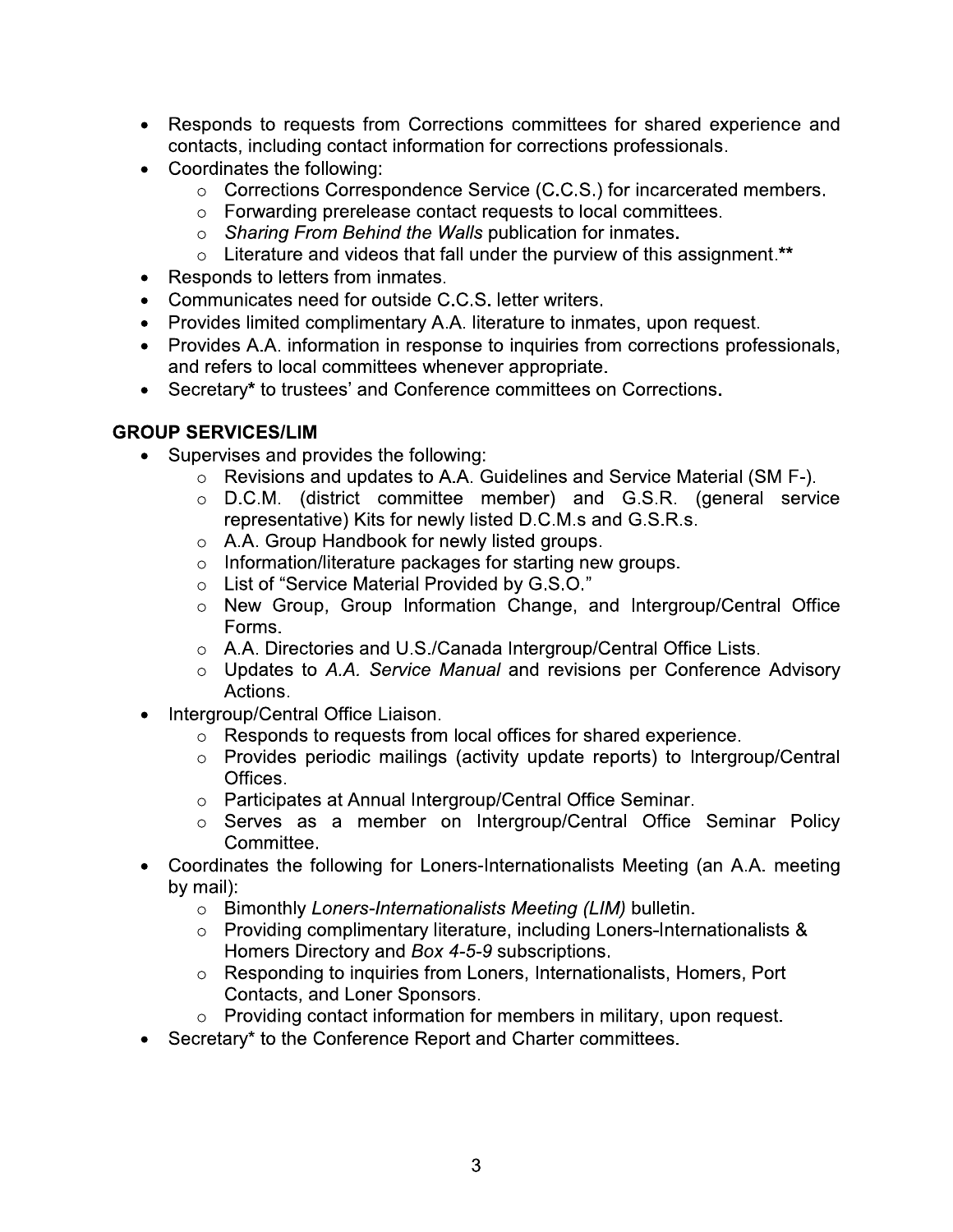#### **INTERNATIONAL**

- Responds to inquiries from members, groups, committees outside U.S./Canada, and refers to G.S.O./Service Office where one exists.
- Provides shared experience on starting new A.A. groups in countries where A.A. is getting started, and refers to nearest G.S.O. when appropriate.
- Responds to inquiries from professionals overseas where no service office exists.
- Provides contacts for members relocating/traveling overseas, upon request.
- Supervises International A.A. Directory.
- Provides A.A. literature upon request where no local offices exist and there are limited resources.
- Maintains communication with foreign G.S.O.s and Service Offices and responds to requests for shared experience.
- Coordinates World Service Meeting (WSM) held every other year, including G.S.O. planning meetings.
- Supervises the following material for WSM members: WSM Manual, Final Report, and Informational Mailings/Communications.
- Upon invitation, travels overseas to service events, conventions, zonal meetings, etc.; meets with professionals as arranged by local A.A.s.
- Secretary\* to trustees' International Committee and its Trip Consultation Team.

#### **INTERNATIONAL CONVENTION**

- Coordinates programming, finances and Convention facilities.
- Provides Convention information through mailings, Box 4-5-9, G.S.O.'s A.A. Website and A.A. Grapevine.
- Works with local A.A. committee to provide Host Committee for this event.
- Co-secretary\* to trustees' and Conference committees on International **Convention/Regional Forums.**

## **LITERATURE**

- Supervises and provides the following: welcome letter and informational packet on A.A. literature for newly listed area/district Literature committee chairs.
- Coordinates the following:
	- Recovery-focused Conference-approved A.A. Literature and other publications that fall under the purview of this assignment.\*\*
	- $\circ$  Box 4-5-9 (News and Notes from G.S.O.) publication for the Fellowship in close conjunction with Publishing.
	- $\circ$  Calendar of Events for Box 4-5-9 and related correspondence.
	- $\circ$  A.A. literature display packages.
- Responds to inquiries about A.A. Conference-approved literature when appropriate.
- Responds to requests from Literature committees for shared experience.
- Provides periodic mailings (activity update reports) to Literature chairs.
- Secretary\* to A.A.W.S. Publishing Committee and trustees' and Conference committees on Literature.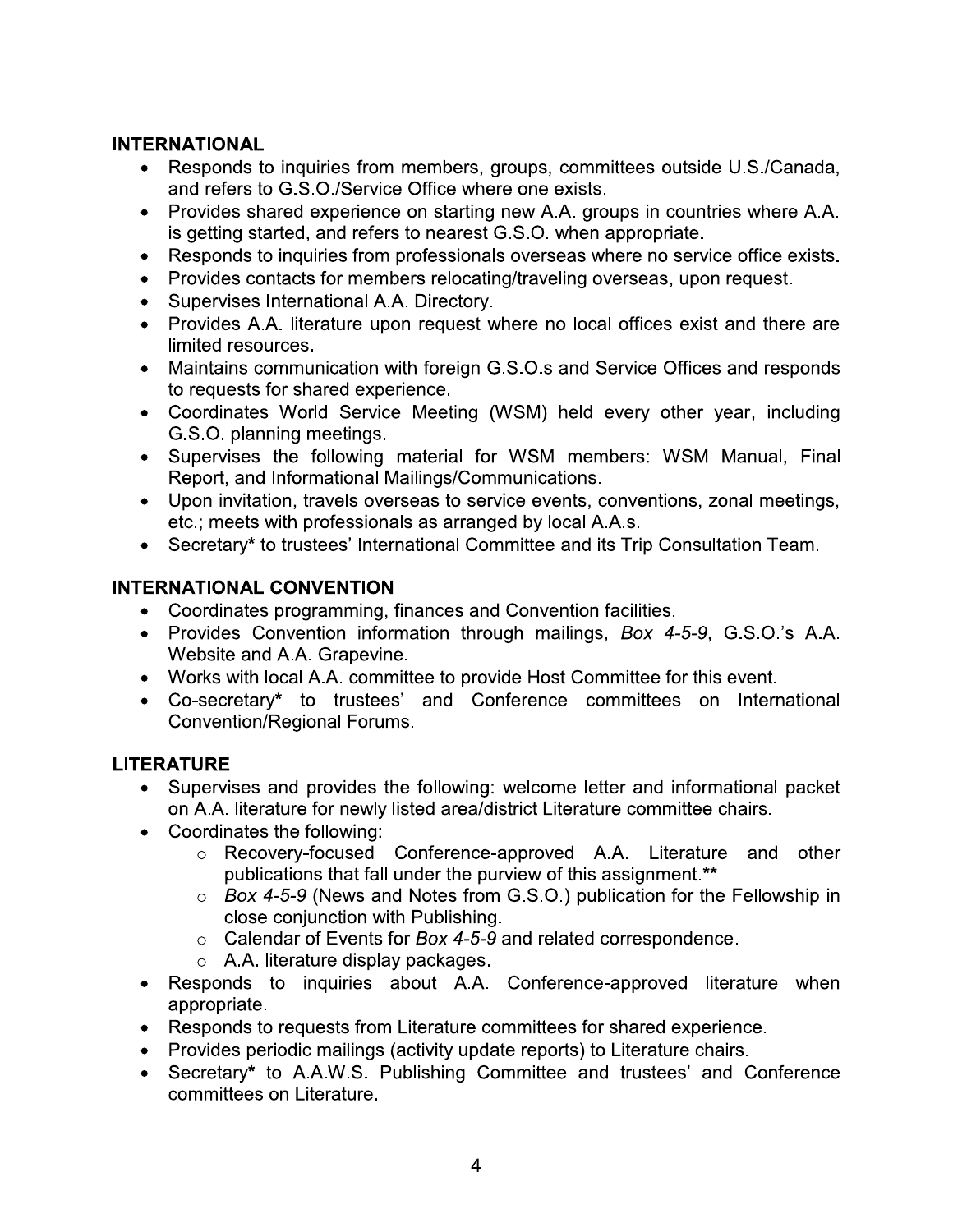#### **NOMINATING**

- Provides information on board vacancies that includes announcements, resume forms, guidelines and procedures.
- Supervises maintenance of Confidential G.S.O. and Grapevine Roster.
- Secretary\* to trustees' Nominating Committee and Conference Committee on Trustees.

#### **PUBLIC INFORMATION (P.I.)**

- Supervises and provides the following:
	- o Welcome letter to newly listed P.I. committee chairs; P.I. Kit to area P.I. chairs; P.I. Workbook to district chairs.
	- o P.I. Literature Discount Packages Order Form and P.I.-related service material.
- Coordinates the following:
	- o Annual Anonymity Letter to Media.
	- o Triennial A.A. Membership Survey.
	- o Press Releases and Public Service Announcements (PSAs) for TV and Radio.
	- $\circ$  P.I. activities at International Convention.
	- o Literature, PSAs and videos that fall under the purview of this assignment.\*\*
- Provides accurate and consistent information about A.A. in response to inquiries from media, researchers, and students, and refers to local committees whenever appropriate.
- Responds to requests from P.I. committees for shared experience.
- Provides access to PSA distribution data to area P.I. committees.
- Refers invitations for A.A. informational presentations at schools and educational institutions to local committees.
- Refers invitations to local health/community fairs to local P.I. committees and  $\bullet$ provides limited quantities of A.A. literature for this purpose and upon request.
- Provides periodic mailings (activity update reports) to P.I. chairs.
- Forwards anonymity breaks at the level of public media to area delegates; clarifies misinformation about A.A. in print whenever appropriate and on a caseby-base basis.
- Secretary\* to trustees' and Conference committees on Public Information.

## **REGIONAL FORUMS**

- Coordinates Regional Forums, including:
	- o Negotiating Hotel Contract (costs, rooms, set-up, equipment, personnel,  $etc.$ ).
	- $\circ$  Scheduling participants.
	- o Working with Host Committee.
	- $\circ$  Mass mailing to all groups and trusted servants in region.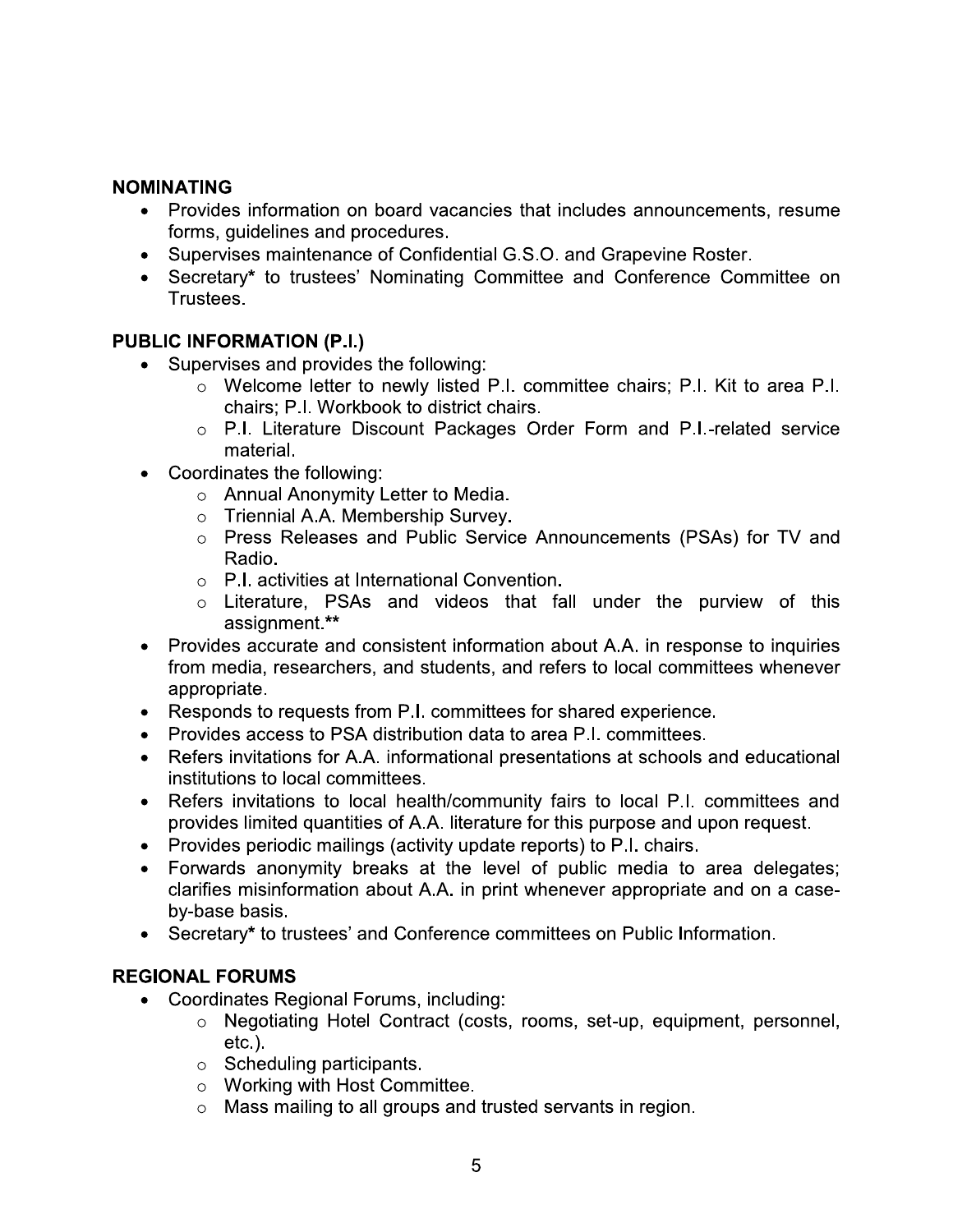- $\circ$  Translations as needed.
- o Regional Forum announcements.
- Supervises the following material for Forums:
	- $\circ$  Registration Form/Flyer.
	- o Early-Bird Forum Newsletter.
	- $\circ$  Agenda and Program.
	- o Evaluation Form and Summary, and Final Report.
	- $\circ$  Translation Equipment as needed.
	- Forum-related Service Material.
	- $\circ$  On-site Forum Displays.
	- o On-site A.A. Conference-approved Literature and Service Material.
	- Forum information for G.S.O.'s A.A. Website.
- Responds to Forum-related inquiries.
- Assists Local Forum committees upon request.
- Co-secretary\* to trustees' and Conference committees on International Convention/Regional Forums.

## **STAFF COORDINATOR**

- Trains new G.S.O. A.A. staff.
- Chairs weekly Staff Meeting and prepares minutes.
- Facilitates coverage of staff assignments for staff absences, and when appropriate.
- Coordinates correspondence, legal documents and checks related to bequests or Wills naming A.A.W.S., the General Service Board, or G.S.O. as beneficiary.
- Responds to inquiries from attorneys, executors or members related to bequests/Wills.
- Serves as a director on A.A. World Services, Inc. board and prepares final draft of A.A.W.S. Highlights.
- Secretary\* to Conference Policy/Admissions Committee and assistant secretary to the General Service Board.

## **TREATMENT and ACCESSIBILITIES/ REMOTE COMMUNITIES**

- Supervises and provides the following:
	- o Welcome letter to newly listed Treatment/H&I/BTG committee chairs; Treatment Kit to area Treatment/H&I/BTG chairs; Treatment Workbook to district chairs.
	- o Welcome letter to newly listed Accessibilities committee chairs; Accessibilities Kit to area Accessibilities chairs; Accessibilities Workbook to district chairs.
	- o Treatment Committee Literature Discount Package Order Form and Treatment-related service material.
	- o Distribution of video "Hope."
	- $\circ$  Literature and videos that fall under the purview of this assignment.\*\*
- Provides periodic mailings *(activity* update reports) to chairs **of** Treatment/H&I/BTG and Accessibilities committees.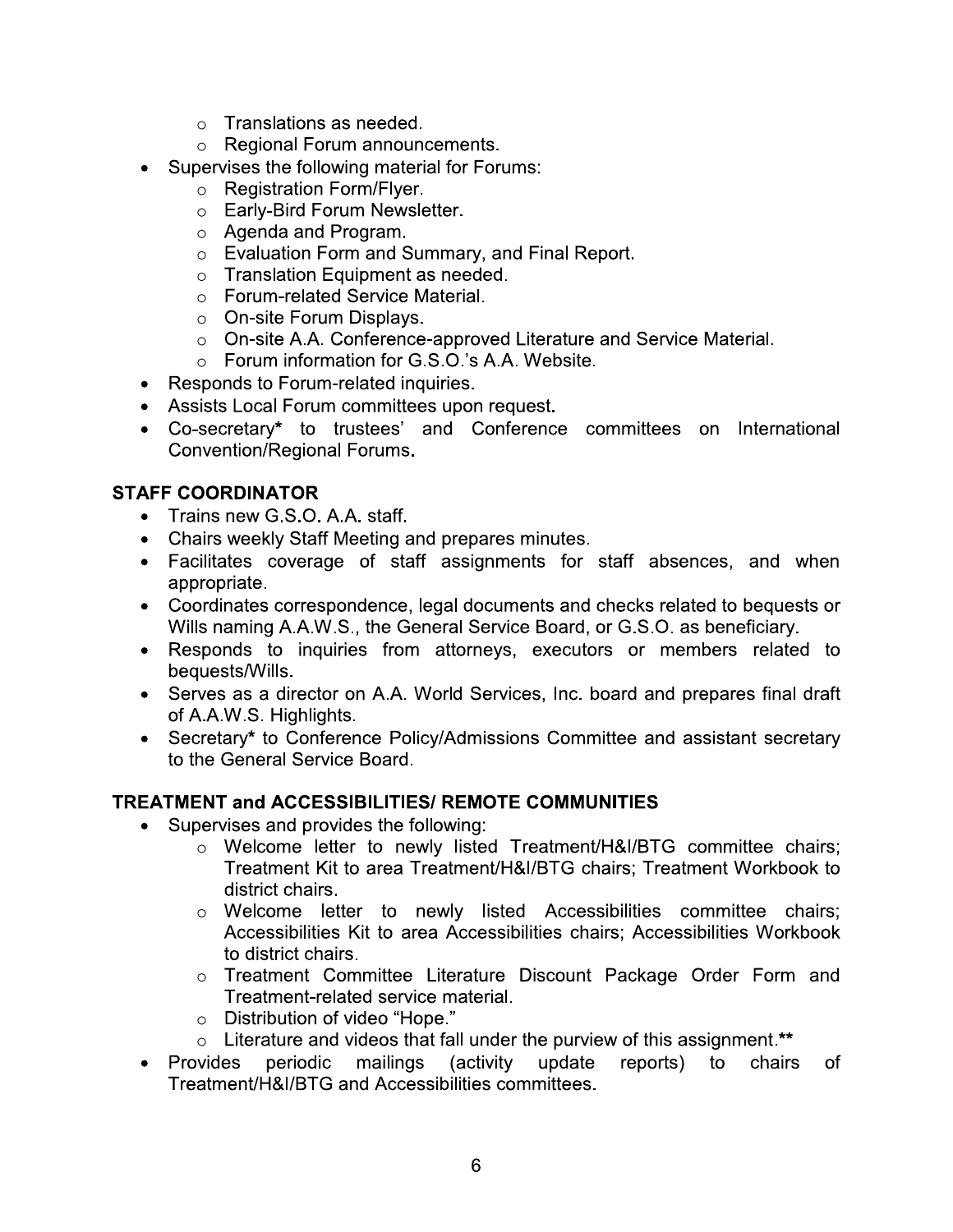- Responds to requests from Treatment/H&I/BTG committees for shared experience and contacts.
- Responds to letters from clients or patients in treatment centers, and refers to local committees whenever appropriate.
- Responds to inquiries from treatment professionals, provides A.A. information and literature, and refers to local committees whenever appropriate.
- Coordinates Accessibilities-related service material.
- Provides literature when appropriate.
- Responds to inquiries pertaining to this service, from members, groups and committees and provides shared experience.
- Communicates with alcoholics regarding literature formats as they relate to the accessibility of the A.A. message.
- Provides sharing from local committees working with the elder community.
- Remote Communities:
	- o Provides shared experience on working with Remote Communities.
	- o Staff liaison and resource to Pre-Conference Remote Communities Meeting.
- Co-secretary\* to trustees' C.P.C./Treatment and Accessibilities Committee and secretary\* to Conference Treatment and Accessibilities Committee.

## The following departments provide additional services:

## **ARCHIVES**

- Maintains G.S.O. Archives in accordance with accepted practices and standards characteristic of the industry.
- Responds to requests for research and information from the Fellowship, G.S.O. staff, A.A. service workers, trustees and directors, and other external researchers as to various aspects of A.A. history.
- Provides information about group and area histories.
- Provides assistance to area and district archivists regarding collection and preservation.
- Supervises and provides the following:
	- o Archives Workbook.
	- $\circ$  A.A. Guidelines on Archives.
	- $\circ$  "The A.A. Archives" pamphlet.
	- o Distribution of video "Markings on the Journey."
- Produces and distributes, upon request, historical photograph sets and photographs of our co-founders (A.A. members only); copies of pre-publication manuscripts of the first edition of the Big Book; bookmarks and wallet cards; and other give-a-ways.
- Maintains and updates content for the Archives portal on G.S.O.'s A.A. Website.
- Maintains rotating exhibits of interest, as well as a library and other items of interest, for visitors touring G.S.O.
- Upon request, coordinates scheduling and shipping of a traveling exhibit for area events.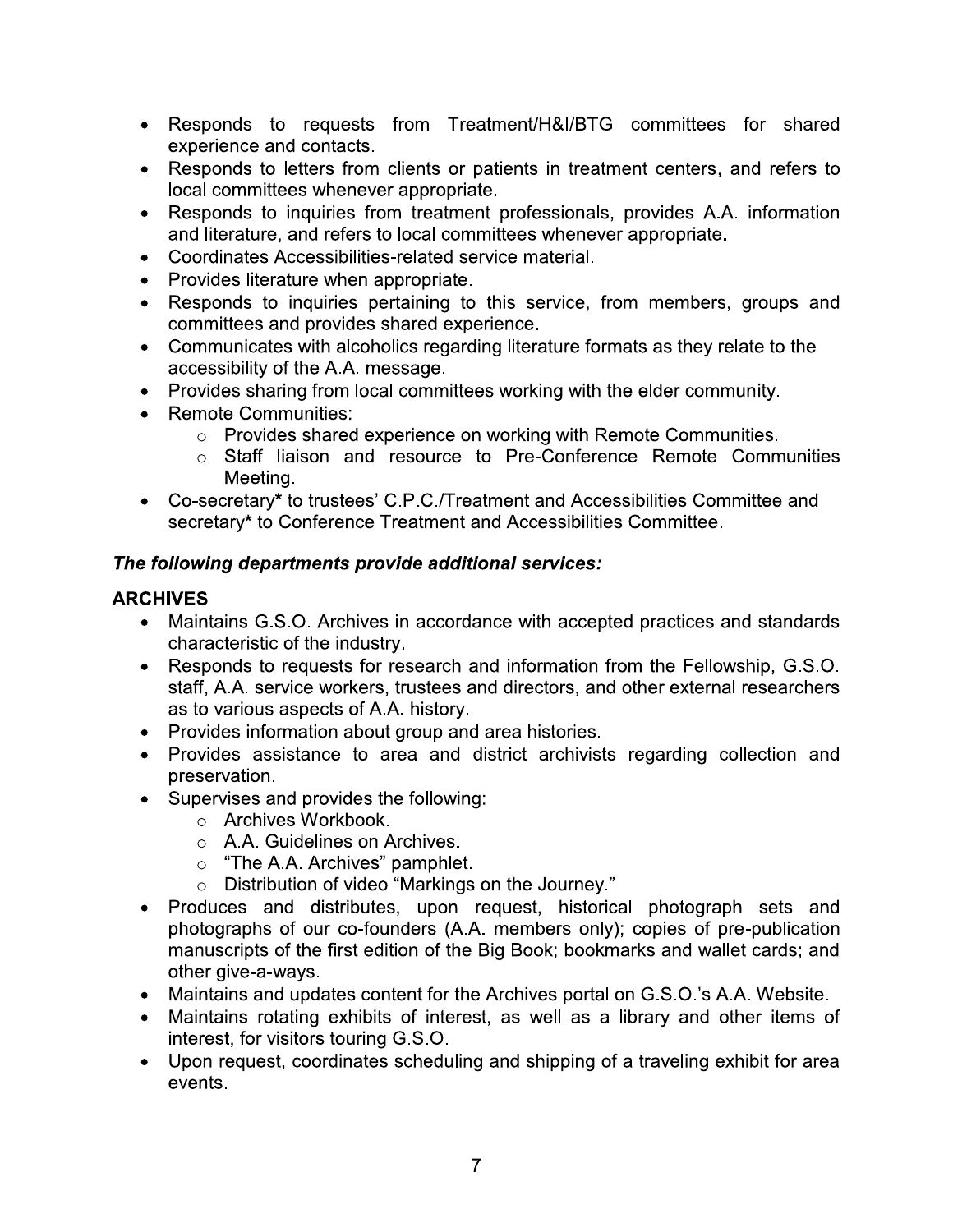- Collects copies of all materials printed or produced by A.A.W.S. and the A.A. Grapevine, as well as copies of all board minutes, committee reports, and other significant permanent records.
- Preserves all historical and current permanent records of A.A.W.S. and the A.A. Grapevine, through digitization, preservation photocopying, and other archival preservation techniques.
- Collects oral history interviews from early members.
- Processes, organizes and catalogs all historical and current permanent records so they will be accessible and searchable.
- Manages storage and inventory of inactive records stored off-site.
- Secretary\* to trustees' and Conference Archives committees.

## **FINANCE/CONTRIBUTIONS**

- Receives and acknowledges all contributions from A.A. groups and members.
- Provides self-support packets upon request and supervises service material such as group contribution envelopes and birthday envelopes.
- Responds to all inquiries pertaining to individual (member) contributions, group contribution records, account balances, and A.A. finances when appropriate.
- Sets up and supervises annual budgets; and maintains accurate financial records.
- Supervises content for the Finance portal on G.S.O.'s A.A. Website.
- Chief Financial Officer (C.F.O.):
	- Secretary\* to A.A.W.S. Finance Committee, trustees' Finance and Budgetary Committee, and Conference Finance Committee.
	- $\circ$  In conjunction with staff coordinator, responds to inquiries related to bequests.

## **RECORDS**

- Maintains database of group and service position records and mailing lists.
- Supervises annual group records update.
- Provides FNV (Fellowship New Vision) database program and instructions for area registrars or area trusted servants responsible for area group records.
- Processes all updates to records including new group information, trusted servants, local offices, etc.

## **PUBLISHING**

- Edits, designs and publishes all A.A. Conference-approved literature, video, audio and accessibility items in three languages: English, Spanish and French; and some service material items.
- Creates catalog and order forms.
- Maintains inventory control.
- Processes all literature orders.
- Handles customer inquiries regarding orders.
- Maintains small in-house shipping department.
- Manages outsourced warehousing and shipping companies.